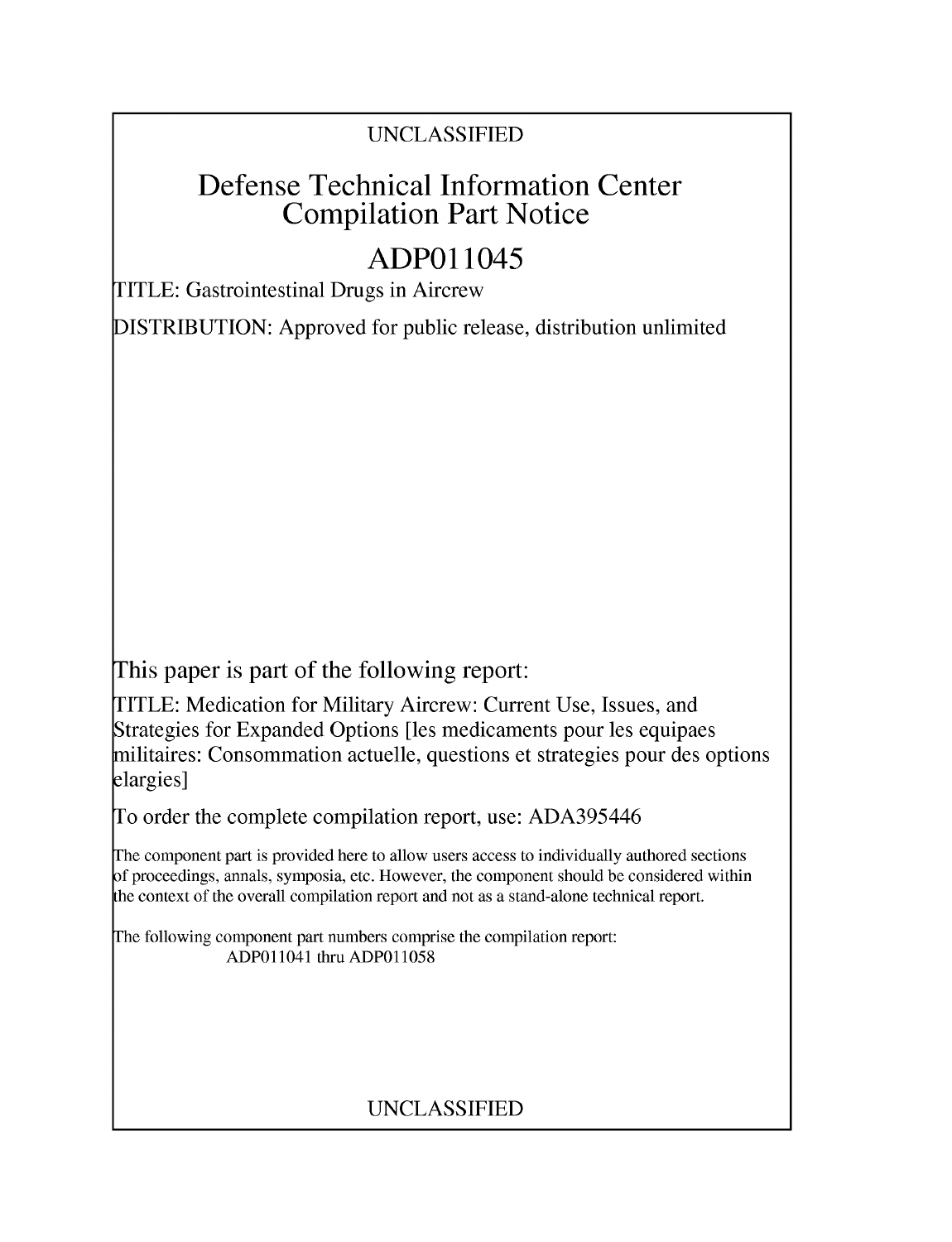Daniele Danese, M.D. Chief, Clinical and Pathology Laboratory and Service of Endocrinology Institute for Aeromedical Evaluation of ITAF  $2, P. Gobetti - 00185$ , Rome, Italy

Gastrointestinal diseases (GID) are common associated with relapse in 70-80% of patients;<br>disorders in the general population. More than thus, maintenance therapy such as ranitidine 150 disorders in the general population. More than **50%** of patients presenting with GID complaints mg/day is commonly employed for at least one are in the decades of life typical of military month longer. personnel, and GID represent some of the commonest reasons for medication waivers in *Aeromedical Concerns* military aircrew. The clinical course of most GER normally responds well to medical therapy gastrointestinal disorders tends to be chronic, with in 4-8 weeks. After the acute phase, subjects with unpredictable remissions and relapses, and a mild to moderate disease may be fit to fly with propensity for complications which may be appropriate limitations. For severe GER, flying, acutely disabling or may chronically worsen the especially high performance aviation, may be a individual's general health. The development of provocative factor and is contraindicated. **GID** by aviation personnel often leads to variable Maintenance therapy with ranitidine or degrees of limitation in their flying duties, largely omeprazole is compatible with a return to depending on the natural history of the disorder. unrestricted flying duties. Therapy with a The most common GID of aeromedical interest prokinetic agent such as cisapride or are: gastroesophageal reflux; peptic ulcer, both metoclopramide is not, because of serious gastric and duodenal; chronic inflammatory disease of the bowel, predominantly regional enteritis and ulcerative colitis; and irritable bowel. **Peptic Ulcer (PU)** Pharmacologic agents to treat GID include many PU occurs most commonly in the proximal of the most commonly used drugs in medicine, duodenum and along the lesser curvature of the including antacids, histamine H2-receptor stomach. Duodenal ulcer is commonest in young blocking agents, anticholinergics, proton pump males. Both duodenal and gastric ulcers have a inhibitors, antimotility agents, and antibacterials.<sup>1</sup> remitting/relapsing natural history and can be

symptom. When heartburn and acid regurgitation proximate cause of peptic disease, the great become regular and persistent, appropriate majority of cases are associated with *Helicobacter* medical therapy is necessary. Mild to moderate *pylori* (Hp) gastritis. Hp is present in **90%** of GER responds well to lifestyle advice and acid duodenal and 60-70% of gastric ulcers. Recent suppression.<sup>2</sup> To neutralize acidity, non-<br>data show that in patients followed for three years absorbable antacids such as magnesium and after ulcer healing, eradication of Hp with aluminum hydroxides are preferred, being antibiotics may prevent ulcer relapse in 80-87% of associated with few side effects; diarrhea, the individuals. The goals of medical therapy are commonest, usually does not occur at a total daily suppression of acid secretion and Hp eradication. dose <90ml. To reduce acid secretion, an H2 H2 receptor antagonists and proton pump antagonist such as ranitidine 300 mg/day, or a suppressors are used.<sup>8</sup> Cimetidine, 800 mg/d, proton pump suppressant<sup>3</sup> such as omeprazole 20-<br>ranitidine, 300 mg/d, famotidine, 40 mg/d, or 40 mg/day, may be used. Cholinergic agents such nizatidine, 300 mg/d, lowers gastric acidity and as domperidone,<sup>4</sup> cisapride, or metoclopramide promotes healing of duodenal and gastric ulcer in

**INTRODUCTION** may also be used to increase sphincter pressure.<sup>5</sup> Cessation of acute therapy after 4-8 weeks is associated with relapse in 70-80% of patients;

' 7

associated with serious complications, such as Gastroesophageal Reflux (GER) hemorrhage and perforation. Although the Heartburn is probably the commonest GER secretion of acid or pepsin into the stomach is the To neutralize acidity, non- data show that in patients followed for three years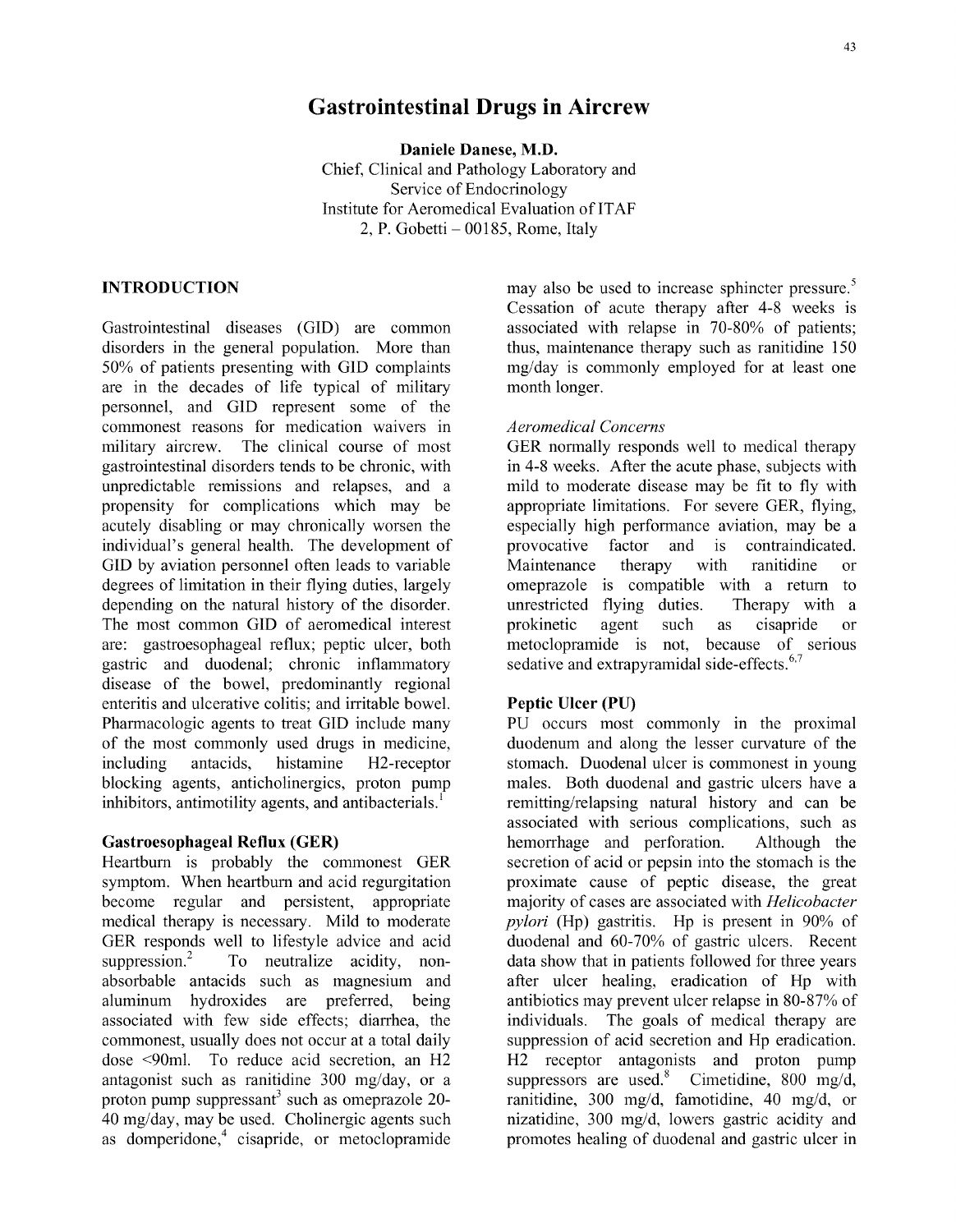4 to 8 weeks. Omeprazole, 20-40 mg/d, employability and always require full specialist lansoprazole, 15-30 mg/d, or pantoprazole, 40 evaluation. mg/d, can completely inhibit acid secretion and has a long duration of action; healing typically **Regional Enteritis (RE)** occurs in 100% of cases within 2 to 4 weeks. RE commonly affects the distal ileum and colon, Additional agents include sucralfate,  $9$  which forms but the entire small bowel may be involved. Most a protective coating in the base of ulcer, and cases begin before age 40 and occur about equally bismuth-containing preparations, which have an in both sexes. RE is characterized by lifelong action similar to that of sucralfate. Eradication of exacerbations, with a recurrence rate of almost<br>Hp can be achieved using antibacterial therapy,  $100\%$  within 15 years.<sup>16</sup> Chronic diarrhea, Hp can be achieved using antibacterial therapy,  $100\%$  within 15 years.<sup>16</sup> Chronic diarrhea, but antibiotic regimens are complex; the best associated with abdominal pain and fever, is the regimen is a matter of debate which is beyond the usual presenting symptom. Complications, both scope of this monograph, particularly since the local and extraintestinal, are common, and include aviator would likely remain grounded during fistulas, abscesses, malabsorption, anemia and treatment. The contraction of the contraction of the contraction of the contraction of the contraction of the contraction of the contraction of the contraction of the contraction of the contraction of the contraction of th

Aircrews suffering from PU require at least two diarrhea. Aminosalicylate preparations are useful months grounding for uncomplicated cases. At in suppressing mild or moderate disease, the end of this period, during which patients are maintaining remissions, and preventing relapses; unfit for flying duties, endoscopic evaluation must both sulfasalazine and mesalazine (known as confirm the complete healing and eradication of mesalamine in the USA) should be administered **Hp.10** When both goals are successful, subjects with a low initial dosage (500 mg or 400 mg, have a very small risk of relapse and may return to respectively), then gradually increased up to 4-8 g unrestricted flying duties. All H2 antagonists or 2.4-4 g daily in divided doses, respectively.<sup>17,18</sup> have side effects of potential concern, such as In acute stages of disease, systemic corticosteroid drowsiness, tiredness, dizziness (cimetidine), therapy is usually added, such as oral prednisone, vertigo, headache, diarrhea (ranitidine), fatigue 40-60 mg/day, with gradual dosage reduction (famotidine), asthenia, and sleepiness depending on response. Surgical intervention is (nizatidine).<sup>11,12</sup> Several studies with evaluation mandated when recurrent intestinal obstruction or of visual and motor performances, alertness and serious complications, such as fistulas or behavior, did not show any interference by abscesses, are present. cimetidine or ranitidine, suggesting that the use of H2 antagonists in aircrews should be limited to *Aeromedical Concern* those two drugs. $^{13}$ suppressors, $15$  such as visual disturbances temporary grounding for a minimum of several (omeprazole) and, rarely, necrotic arthritis months. In those cases in which remission is (lansoprazole), are of concern for flying maintained for a prolonged time, a return to personnel, and less information is available about limited flying duties can be considered. Those these drugs. In cases complicated by hemorrhage subjects suffering from small intestine enteritis are or perforation, flying must be forbidden for one usually assigned to restricted duties, and are year, and endoscopic evaluation will be necessary generally unfit for solo-pilot. Others with at the end of that period. If Hp infection was uncomplicated RE limited to the colon and with documented and the organism is shown to be remission for at least one year may return to less eradicated, the risk of future complications should restricted flying categories. During maintenance be low. therapy, aircrews may often need to be grounded

Regional enteritis (Crohn's disease) and ulcerative subjects sulfasalazine may cause significant side colitis are characterized by chronic inflammation effects such as vomiting, nausea, anorexia, which may occur in any part of the headache, cutaneous rash, hemolytic anemia, gastrointestinal tract and have a natural history of blood dyscrasia, and, rarely, hepatitis. Mesalazine remissions/ relapses. Both conditions may as a rule is usually better tolerated. significantly compromise aviation personnel

Antidiarrheal agents, such as loperamide (2-4 *Aeromedical Concerns* mg/day), may be used to relieve cramps and Several studies with evaluation mandated when recurrent intestinal obstruction or

A diagnosis of RE usually leads to a period of because of side-effects of medical therapy, which Inflammatory Bowel Disease are frequently dose-related. In up to **30%** of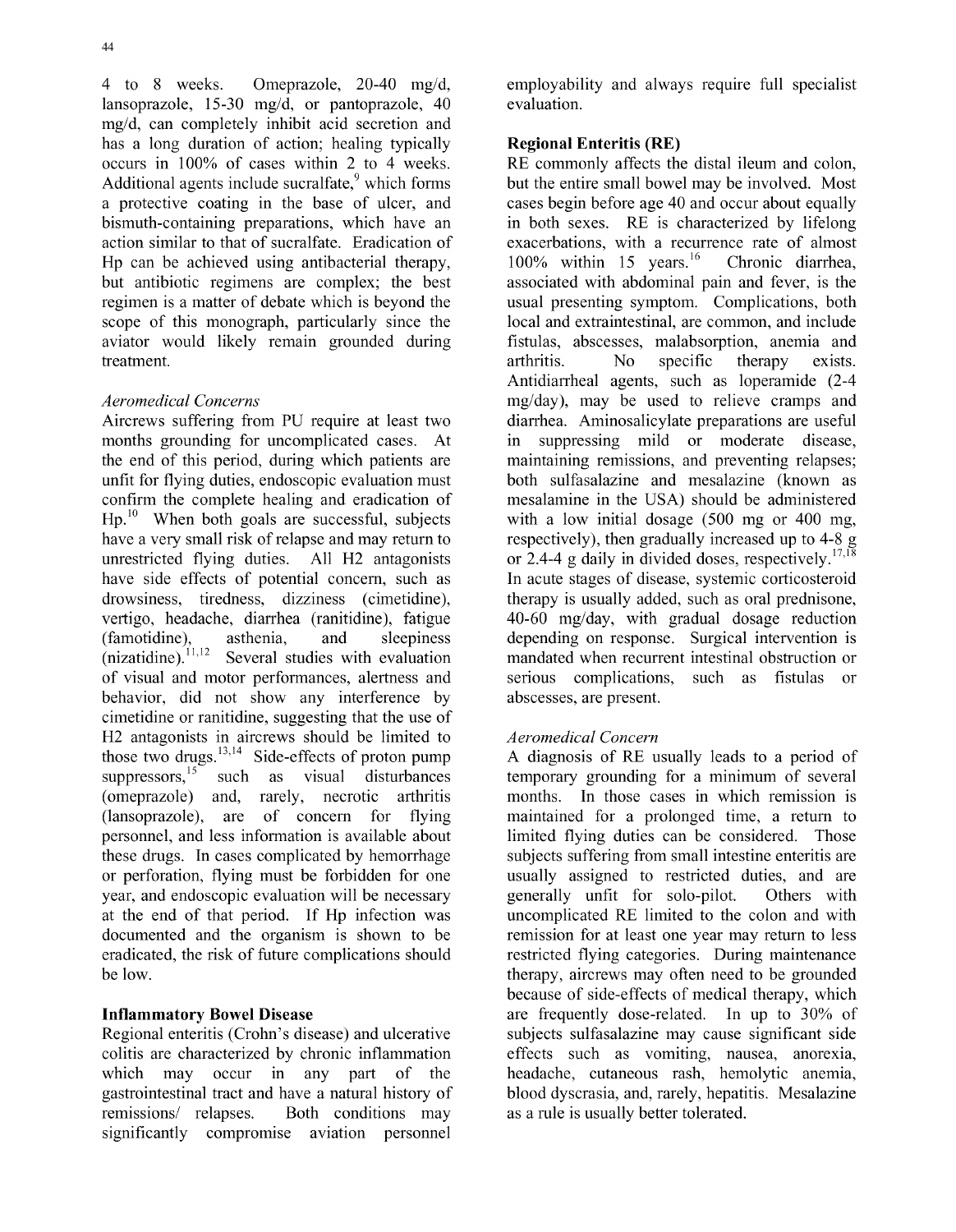UC is a chronic ulcerative disease involving the temporarily used. entire colon, and is characterized by frequent attacks of bloody diarrhea and repeated exacer- *Aeromedical Concerns* bations and remissions. UC is more common in The severity of symptoms can vary widely. IBS is males and in the young, peaking between 15 to usually compatible with flying, but severe and males and in the young, peaking between  $15$  to 30 years of age. Diarrhea attacks may present persistent symptoms, especially those requiring with varying intensity and duration. Hemorrhage drug therapy, may require grounding. and fistulas are common local complications; peripheral arthritis, uveitis and episcleritis are also **REFERENCES** common and emphasize the systemic nature of this disease. Colonoscopy and biopsy are useful 1. Katzung BG. Pharmacologie fondamentale et to assess the extent of disease and distinguish clinique. Ed Piccin; 1996. ulcerative from regional (Crohn's) colitis. The therapeutic approach is similar to that used with 2. Smallwood RA, Berlin RG, Castagnoli N, et al. RE.<sup>19</sup> Antidiarrheal agents, such as Safety of acid suppressing drugs. Dig Dis and anticholinergics, loperamide, or codeine, may lead Sciences 1995;40:63S. to symptomatic improvement, but should be used with extreme caution. Mild to moderate disease 3. Kuipers EJ, Meuwissen SG. The efficacy and may respond to mesalazine or sulfasalazine. safety of long-term omeprazole treatment for Severe disease requires systemic corticosteroid gastroesophageal reflux disease. therapy with oral prednisone. Nearly a third of Gastroenterology 2000;118(4):795-8. patients with extensive disease eventually require surgical extirpation of the colon. 4. Barone JA. Domperidone: a peripherally

A diagnosis of **UC** is cause for temporary grounding for a period of 6 months. Those 5. Robinson M. Prokinetic therapy for gastropatients in whom disease is restricted to the esophageal reflux disease. Am Fam Physician rectum or distal sigmoid, and show clinical  $1995:1:52(3):957-62,965-6$ . remission without any evidence of complications or drug side-effects, may be returned to limited 6. Gibson D. A review of the adverse effects of flying duties, usually restricted to flying in multi- cisapride. J Ark Med Soc 1999;95(9):384-6. crew aircraft. Serious and extensive disease, because of a significant incidence of 7. Tonini M, De Ponti F, Di Nucci A, Crema F. complications and relapses, should be considered Review article: cardiac adverse effects of gastroincompatible with flying. The intestinal prokinetics. Aliment Pharmacol Ther

### Irritable Bowel Syndrome (IBS)

IBS is a very common clinical syndrome, 8. Lazzaroni M, Bianchi Porro G. Non-steroidal representing about **50%** of all gastrointestinal anti-inflammatory drug gastropathy: clinical complaints. Motility disorders are associated with results with H2 antagonists and proton pump a variety of symptomatic presentations, most inhibitors. Ital J Gastroenterol Hepatol commonly abdominal pain, diarrhea, or consti- 1999;31(1):S73-8. pation. By definition, no anatomic cause can be found, and the condition commonly represents a 9. Lazzaroni M, Sainaghi M, Bianchi Porro G. reaction to stress, emotional factors, diet, or Non-steroidal anti-inflammatory drug occasionally drugs in susceptible individuals. In gastropathy: clinical results with antacids and many cases, reassurance is all that is required. Sucralfate. Ital J Gastroenterol Hepatol Regular physical activity is indicated to relieve 1999;31(1):S48-53. stress, and a diet high in insoluble fiber may improve bowel function. Pharmacotherapy is 10. Koster ED. Adverse events of HP usually indicated only in severe cases. In patients eradication: long-term negative consequences of with diarrhea, loperamide (2-4 mg) may be given HP eradication. Acta Gastroenterol Belg before meals. To relieve spastic symptoms, 1998;61(3):350-1.

Ulcerative Colitis **(UC) anticholinergic agents and a mild sedative may be** anticholinergic agents and a mild sedative may be

acting dopamine 2-receptor antagonist. Ann *Aeromedical Concern* Pharmacother 1999;33(4):429-40.

1999;13(12): 1585-91.